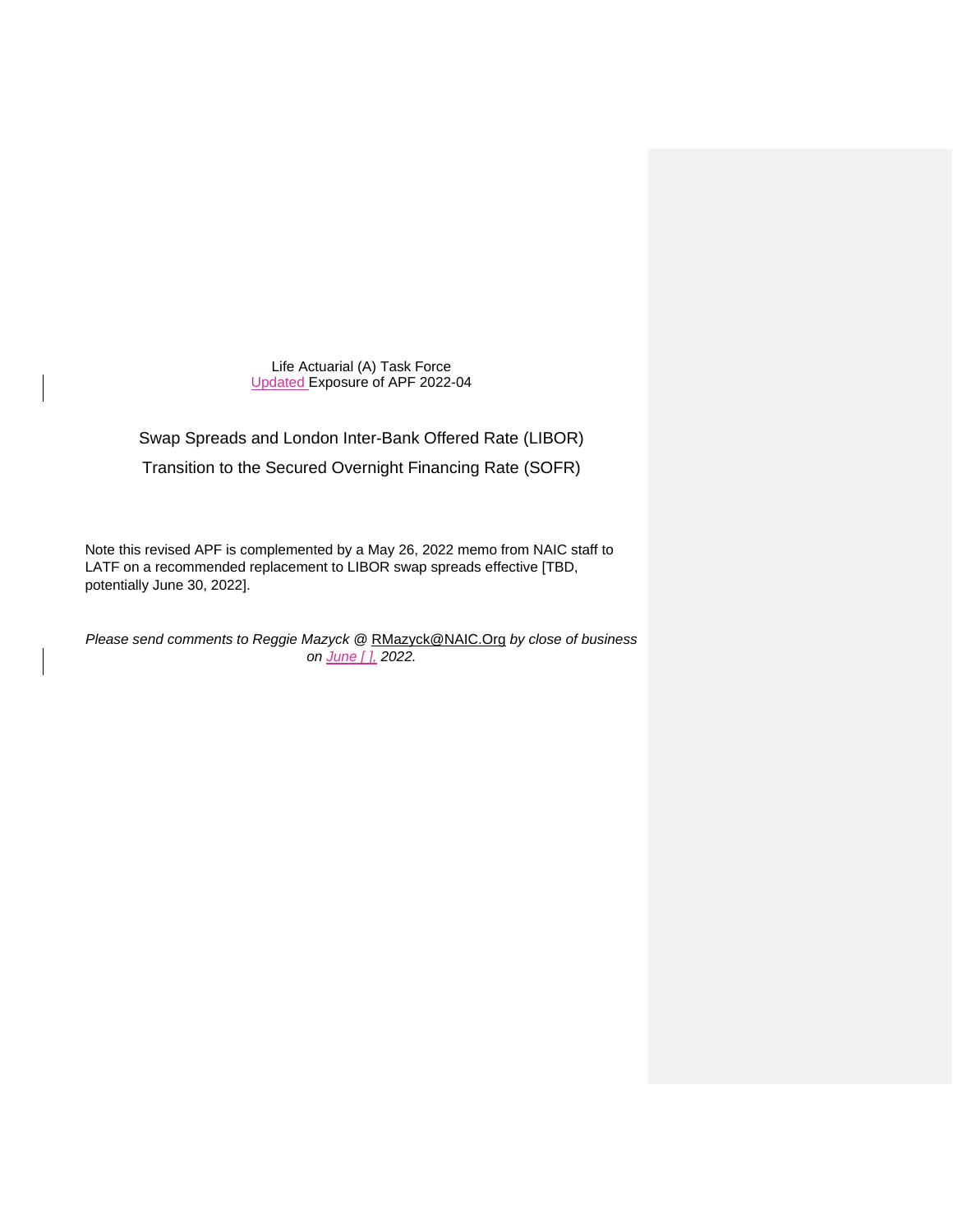| <b>Dates: Received</b>    | <b>Reviewed by Staff</b> | <b>Distributed</b> | Considered |
|---------------------------|--------------------------|--------------------|------------|
| 03/08/22                  | <b>RM</b>                | 03/08/22           | 03/10/22   |
| <b>Notes: APF 2022-04</b> |                          |                    |            |
|                           |                          |                    |            |

## **Life Actuarial (A) Task Force/ Health Actuarial (B) Task Force Amendment Proposal Form**

1. Identify yourself, your affiliation and a very brief description (title) of the issue.

### **Identification:**

Alan Routhenstein, on behalf of the American Academy of Actuaries' Life Reserves Work Group, Annuity Reserves and Capital Work Group, and Variable Annuity Reserves and Capital Work Group

### Pat Allison, NAIC staff

#### **Title of the Issue:**

Swap Spreads and London Inter-Bank Offered Rate (LIBOR) transition to the Secured Overnight Financing Rate (SOFR) - Updated VM-20 prescribed swap spreads guidance in light of the LIBOR transition to SOFR.

2. Identify the document, including the date if the document is "released for comment," and the location in the document where the amendment is proposed:

VM-20 Section 9.F.8.d, VM-20 Appendix 2.F, VM-20 Appendix 2.G January 1, 2022 NAIC *Valuation Manual*

3. Show what changes are needed by providing a red-line version of the original verbiage with deletions and identify the verbiage to be deleted, inserted or changed by providing a red-line (turn on "track changes" in Word®) version of the verbiage. (You may do this through an attachment.)

Proposed edits to VM-20 for LIBOR transition to SOFR are shown in the attached Appendix

- 4. State the reason for the proposed amendment? (You may do this through an attachment.)
	- a. Bank regulators and a group of swap market participants have agreed that for interbank interest rate swaps executed after 2021, the floating rate needs to be based on an index other than LIBOR.
	- b. During 2021 the swap market evolved such that the definition of a standard n-year interest rate swap changed in January 2022 to be a SOFR swap (for which the floating rate is based on SOFR) from the historical LIBOR swap (for which the floating rate is LIBOR).
	- c. As a result, VM-20 instructions for how the NAIC will calculate and publish swap spreads needs to be updated for:
		- i. Current Benchmark swap spreads (as of each month end); and
		- ii. Long-Term Benchmark swap spreads (as of each quarter end)
	- d. The associated presentation provides further background and rationale for this proposal.

#### NAIC Staff Comments: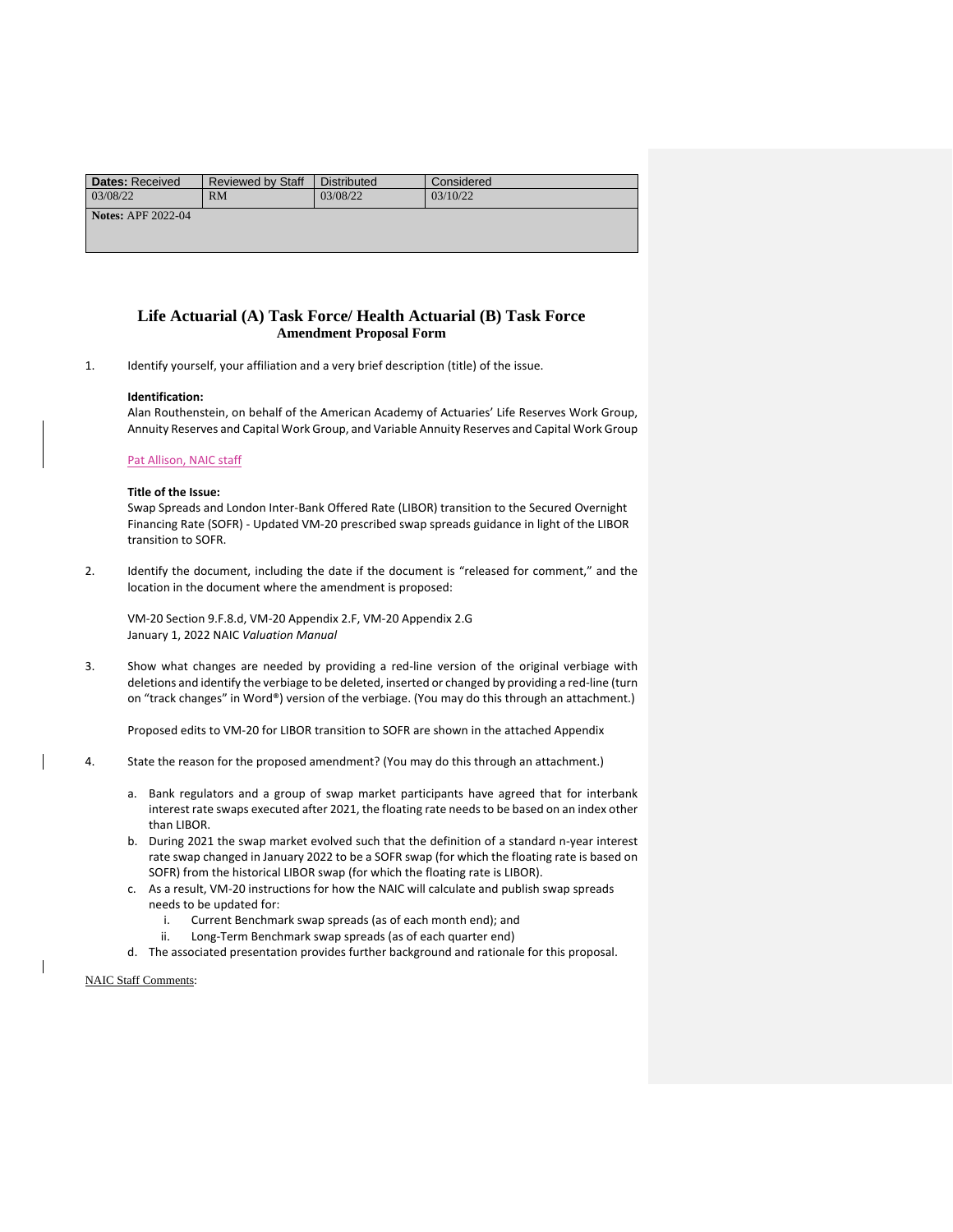W:\National Meetings\2015\...\TF\LHA\

# Appendix

# Proposed amendments to VM-20 for APF 2022-04 on Swap Spreads and LIBOR transition to SOFR

## *VM-20 Section 9.F.8.d Procedure for Setting Prescribed Gross Asset Spreads……:*

- d. Interest rate swap spreads over Treasuries shall be prescribed by the NAIC for use throughout the cash-flow model wherever appropriate for transactions and operations including, but not limited to, purchase, sale, settlement, cash flows of derivative positions and reset of floating rate investments. A current and long-term swap spread curve shall be prescribed for year one and years four and after, respectively, with yearly grading in between. The three month and six month points on the swap spread curves shall be the market observable values for these tenors. Currently, this shall be the corresponding London Interbank Offered Rate (LIBOR) spreads over Treasuries. When the NAIC determines LIBOR is no longer effective, the NAIC shall recommend a replacement to the Life Actuarial (A) Task Force which shall be effective upon adoption by the Task Force.
	- The current prescribed swap spread curve shall be the Secured Overnight Financing Rate (SOFR) swap curve.
	- The long term SOFR swap spread curve, given that the SOFR swap market did not emerge before late 2021 and that SOFR is an index for which there is no official data before April 2, 2018, shall be calculated based on 15 year moving averages of prescribed estimates of **Commented [A1]:** To improve clarity, after "shall" insert historical current SOFR swap spreads.

"for valuation dates prior to June 30, 2037"

**Commented [A2]:** Insert a [**Guidance Note:** Actuarial judgment may be required in the use of prescribed swap spreads (for example, in the case where companies have a financial instrument with floating rate payments based on an index that is not prescribed by the NAIC (e.g., 1-month SOFR or 3-month LIBOR)).]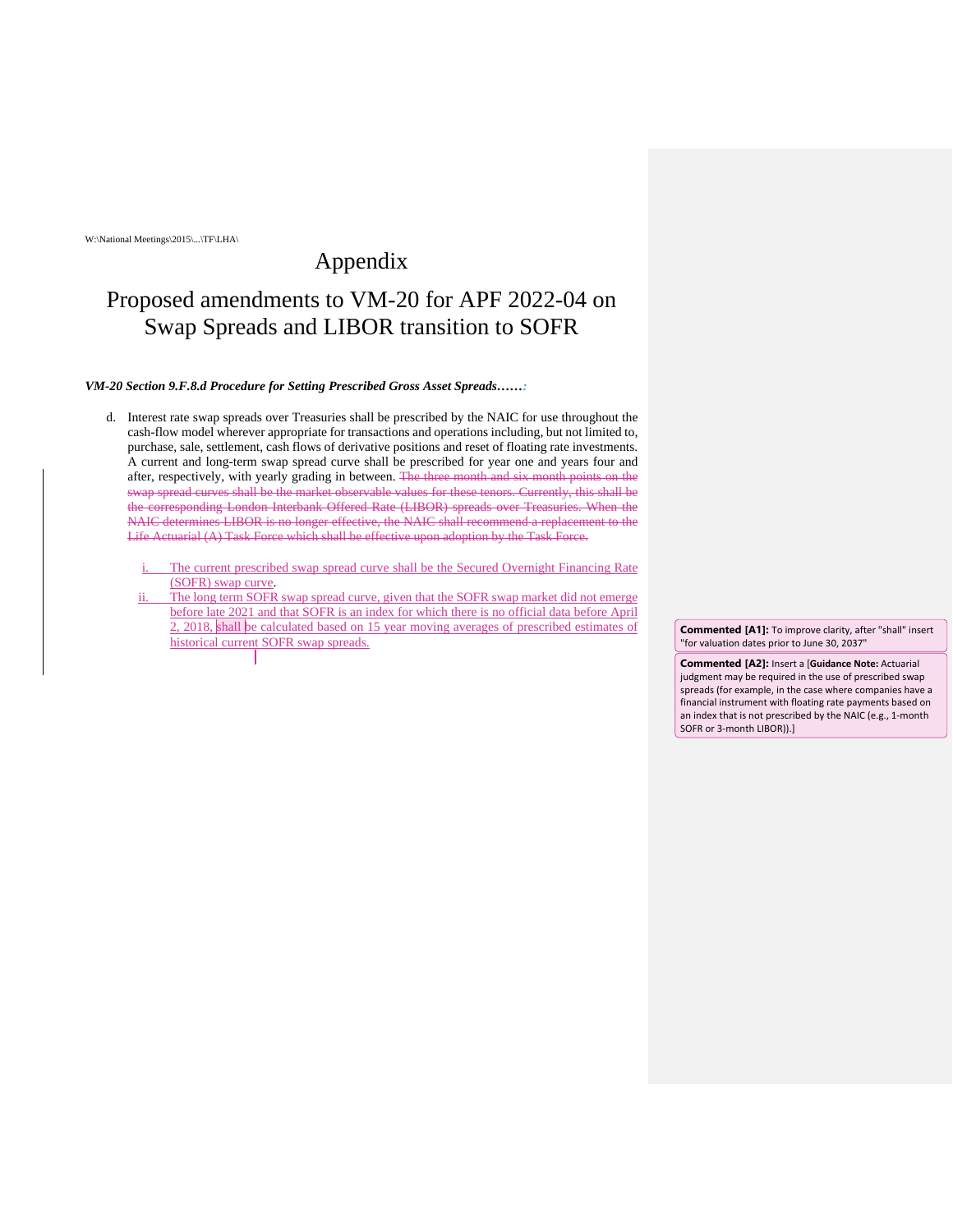### *VM-20 Appendix 2.F Current Benchmark Swap Spreads:*

F. Current Benchmark Swap Spreads

- 1. For tenors of 3 months, 6 months, and one year to 30 years, extract swap spread data determined as of the last business day of the month by maturity from at least two reputable data sources. For Bank of America dataIf the data source provides swap rates rather than swap spreads, convert the swap rate for each maturity to a swap spread by subtracting the corresponding maturity Treasury yield from the swap rate. For JP Morgan, the swap spread is provided for each maturity.
- 2. Average the Bank of America swap spread with the JP Morgan swap spreads from the data sources by maturity determined as of the last business day of the month.
- 3. Publish the Current Benchmark Swap Spreads by maturity in a table.

*[Drafting Note: The tables will be labeled to indicate they contain SOFR swap spreads.* 

### *VM-20 Appendix 2.G Long-Term Benchmark Swap Spreads:*

G. Long-Term Benchmark Swap Spreads

- 1. Extract daily swap spread data over the prescribed observation period (rolling 15-year period) ending on the last business day of the quarter from at least two reputable data sources. For Bank of America data, If the data source provides swap rates rather than swap spreads, convert the daily swap rate for each maturity to a swap spread by subtracting the corresponding maturity Treasury yield from the swap rate. For JP Morgan, the daily swap spread is provided for each maturity.
- Starting in 2023 and before 2037, calculate SOFR swap spreads as follows for each business day "u" on or after the effective date of the adoption by the Life Actuarial (A) Task Force of SOFR swap spreads as the replacement for swap spreads previously prescribed:
	- a. For each maturity "m" =  $0.25, 0.5, 1$  ... 30 years, and business day "u":

SOFR swap spread(m,u) = SOFR swap rate(m,u) - Treasury yield(m,u).

- 3. For each business day before the effective date of the adoption by the Life Actuarial (A) Task Force of SOFR swap spreads as the replacement for swap spreads previously prescribed, utilize Bloomberg's 2021-03-05 published USD Spread Adjustments as follows:
	- a. For each maturity "m"  $=$  3 or 6 months, and business day "u":
		- i. SOFR swap spread(3 months,u) = LIBOR swap spread(3 months,u)  $0.26161\%$ (the USD 3-month Spread Adjustment)
		- ii. SOFR swap spread(6 months,u) = LIBOR swap spread(6 months,u)  $0.42826\%$ (the USD 6-month Spread Adjustment)
	- For each maturity "m" =  $1 \dots 30$  years, and business day "u":

SOFR swap spread(m,u) = LIBOR swap spread(m,u) -  $0.26161\%$  (the USD 3-month Spread Adjustment)

During and after 2037, calculate SOFR swap spreads as follows for each maturity "m" =  $0.25$ ,  $0.5$ , 1 … 30 years:

SOFR swap spread $(m,u)$  = SOFR swap rate $(m,u)$  - Treasury yield $(m,u)$ .

**Commented [A3]:** To improve clarity, reinsert this Drafting Note from the 2022-03-10 exposure, and replace "Drafting Note" with "Guidance Note": [**Guidance Note**: 3 month and 6-month SOFR swap rates are defined herein as the fixed rate one party pays at the end of three months or six months in exchange for receiving at such time 3-month SOFR or 6-month SOFR, calculated on a compounded in arrears basis.]

**Commented [A4]:** To improve clarity, delete "Starting in" and insert "For a valuation date during or after"

**Commented [A5]:** To improve concision, delete "u" here because it is defined in 2.a below

**Commented [A6]:** To improve clarity, after "For" insert "a valuation date during or after 2023 and before 2037, for"

**Commented [A7]:** To improve clarity, - delete "During and" and insert "For a valuation date during or"

- refine the latter two-thirds of this paragraph, starting with "for each maturity" to replicate 2a above, including the insertion after "30 years" of the following: , and business day "u"